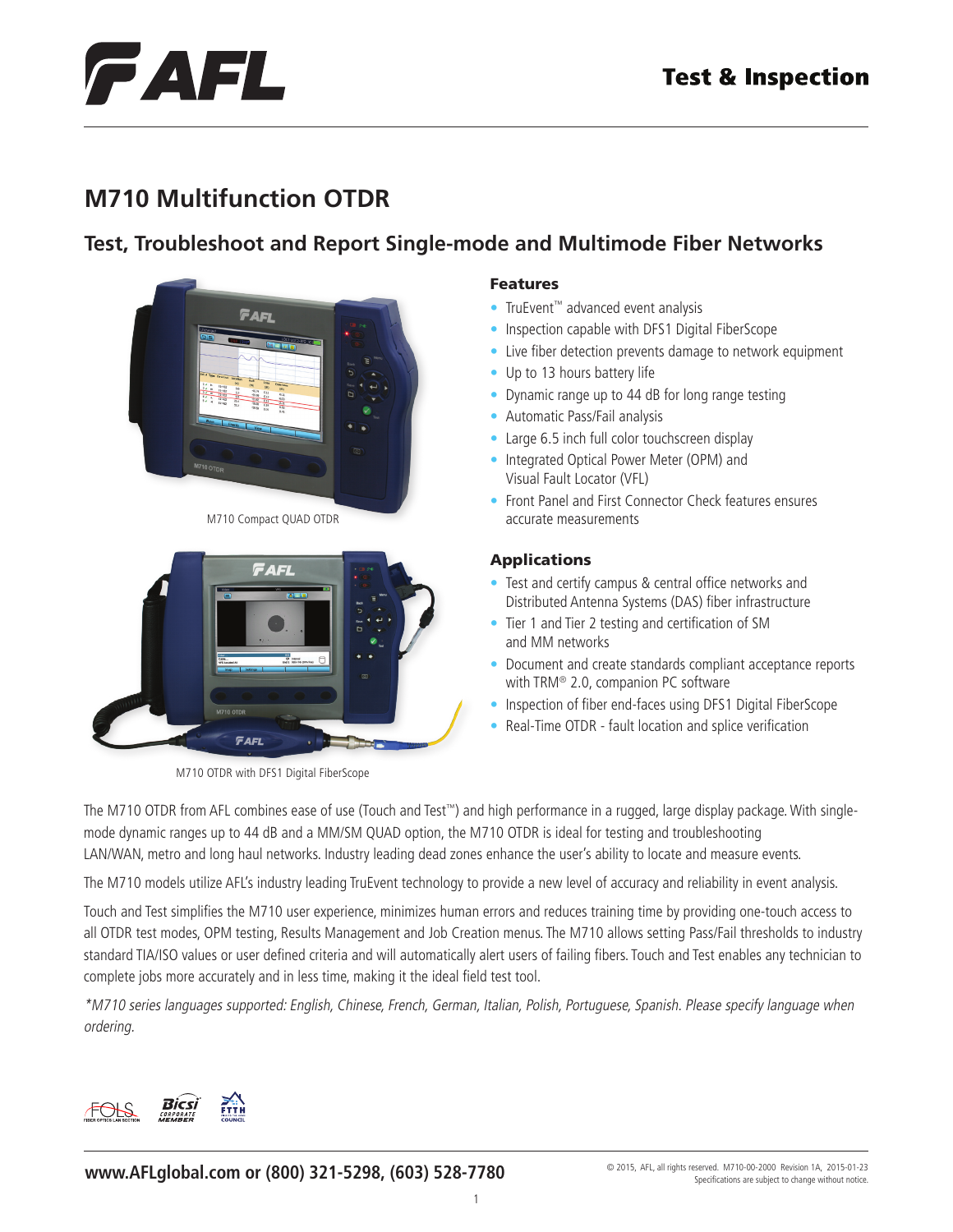

### **Specifications<sup>a</sup>**

| <b>OTDR MODEL</b>                       | <b>SINGLE-MODE OTDR OPTIONS</b>                                             |                                            |                              |                              | <b>QUAD OTDR OPTION</b>                                                            |  |
|-----------------------------------------|-----------------------------------------------------------------------------|--------------------------------------------|------------------------------|------------------------------|------------------------------------------------------------------------------------|--|
|                                         | M710-40                                                                     | M710-20                                    | M710-21                      |                              | M710-24                                                                            |  |
| <b>Emitter Type</b>                     | Laser                                                                       |                                            |                              |                              |                                                                                    |  |
| Safety Class                            | Class I FDA 21 CFR 1040.10 and 1040.11, IEC 60825-1: 2007-03                |                                            |                              |                              |                                                                                    |  |
| Center Wavelengths                      | 1310/1550 nm                                                                | 1310/1550 nm                               | 1310/1550/1625 nm            | 850/1300/1310/1550 nm        |                                                                                    |  |
| Wavelength Tolerance                    | $+25/25$ nm                                                                 | $+25/25$ nm                                | $+25/25/10$ nm               | $\pm$ 25/25/25/25 nm         |                                                                                    |  |
| Dynamic Range (SNR = $1$ ) <sup>b</sup> | 44/42 dB                                                                    | 41/39 dB                                   | 41/39/39 dB                  | 25/24/40/38 dB c             |                                                                                    |  |
| Event Dead Zone                         | 0.8 m <sup>d</sup>                                                          | $0.8 \text{ m}$ <sup>d</sup>               | $0.8 \text{ m}$ <sup>d</sup> | $0.8 \text{ m}$ <sup>d</sup> |                                                                                    |  |
| <b>Attenuation Dead Zone</b>            | 4 m <sup>e</sup>                                                            | 4 m <sup>e</sup>                           | 4 m <sup>e</sup>             |                              | 4 m <sup>e</sup>                                                                   |  |
| Pulse Widths                            |                                                                             | 5, 10, 30, 100, 300 ns;<br>1, 3, 10, 20 µs |                              | <b>MM</b><br><b>SM</b>       | 5, 10, 30, 100, 300 ns;<br>$1 \mu s$<br>5, 10, 30, 100, 300 ns;<br>1, 3, 10, 20 µs |  |
| Range Settings                          | 250 m to 256 km                                                             |                                            |                              | <b>MM</b><br><b>SM</b>       | 250 m to 64 km<br>250 m to 256 km                                                  |  |
| Sampling Points                         |                                                                             |                                            | Max. 64,000 points           |                              |                                                                                    |  |
| Minimum Data Point Spacing              | 0.125 m                                                                     |                                            |                              |                              |                                                                                    |  |
| Group Index of Refraction (GIR)         | 1.4000 to 1.6000                                                            |                                            |                              |                              |                                                                                    |  |
| Distance Uncertainty (m) f              | $\pm$ (1 + 0.0005 % x distance + data point spacing)                        |                                            |                              |                              |                                                                                    |  |
| Linearity <sup>9</sup>                  | $\pm 0.03$ dB/dB                                                            | $\pm 0.05$ dB/dB                           | $\pm 0.05$ dB/dB             |                              | $\pm 0.05$ dB/dB                                                                   |  |
| Loss Threshold                          | $0.05$ dB                                                                   |                                            |                              |                              |                                                                                    |  |
| Loss Resolution                         | $0.01$ dB                                                                   |                                            |                              |                              |                                                                                    |  |
| Reflectance Accuracy h                  | $+2$ dB                                                                     |                                            |                              |                              |                                                                                    |  |
| Trace File Format                       | SR-4731 (GR-196-CORE Appendix A & B and SR-4731)                            |                                            |                              |                              |                                                                                    |  |
| Trace File Storage Media                | Internal flash memory                                                       |                                            |                              |                              |                                                                                    |  |
|                                         | USB flash drive (2 USB host ports)<br>Downloadable from OTDR directly to PC |                                            |                              |                              |                                                                                    |  |
|                                         |                                                                             |                                            |                              |                              |                                                                                    |  |
| Trace File Storage Capacity             | Internal 1000 fibers                                                        |                                            |                              |                              |                                                                                    |  |
| Data Transfer to PC                     | <b>USB</b>                                                                  |                                            |                              |                              |                                                                                    |  |
| <b>OTDR Modes</b>                       | Full Auto, Real Time, Expert                                                |                                            |                              |                              |                                                                                    |  |
| <b>Tool Free Adapters</b>               | SC/ST/FC/LC                                                                 |                                            |                              |                              |                                                                                    |  |

#### **Notes:**

- a. All specifications valid at 23°C  $\pm$ 2°C (73.4°F  $\pm$ 3.6°F) unless otherwise specified.
- b. Longest Range and Pulse Width, 3 minutes Averaging Time, Filter on, Typical.

c. 62.5 µm fiber for multimode test.

- d. Typical distance between the two points 1.5 dB down each side of an unsaturated event with reflection <-45 dB for SM and <-40 dB for MM using a 5 ns pulse width.
- e. Typical distance from event location to point where trace is within 0.5 dB of backscatter caused by an unsaturated event with reflection <-45 dB for SM and <-40 dB for MM using a 5 ns pulse width.
- f. Does not include GIR uncertainty.
- g. Typical.
- h. For a non-saturated event.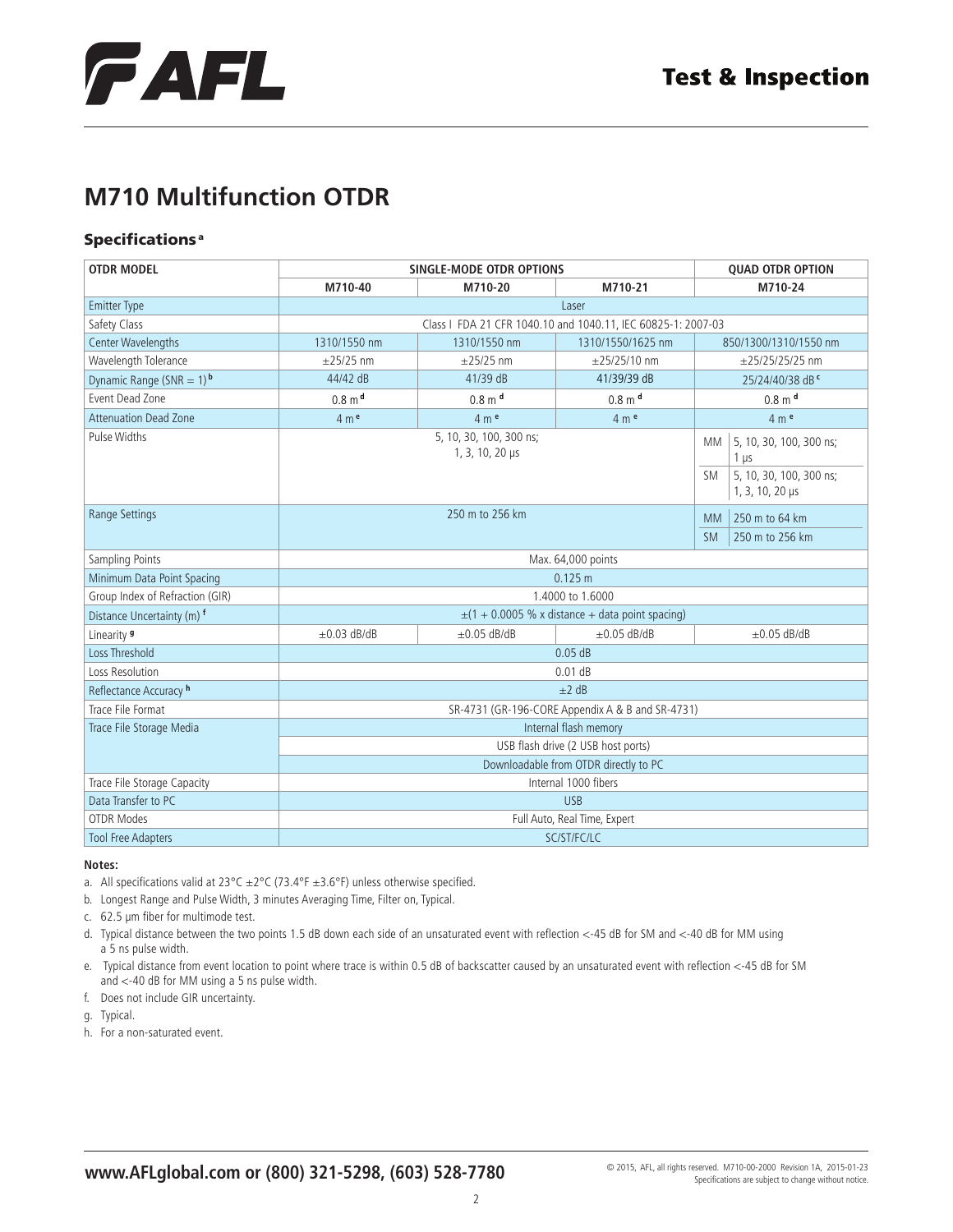#### Specifications<sup>a</sup>

| <b>POWER METER</b>         |                          | SINGLE-MODE OTDR OPTIONS                                                    | <b>QUAD OTDR OPTIONS</b>     |                                                                           |  |
|----------------------------|--------------------------|-----------------------------------------------------------------------------|------------------------------|---------------------------------------------------------------------------|--|
|                            | M710-40                  | M710-20                                                                     | M710-21                      | M710-24                                                                   |  |
| Calibrated Wavelengths     |                          | 850, 980, 1300, 1310, 1490, 1550, 1625 nm (displays up to 3 simultaneously) |                              | 850, 1300, 1310, 1490, 1550, 1625 nm<br>(displays up to 3 simultaneously) |  |
| Detector Type              | Filtered InGaAs detector |                                                                             |                              | InGaAs 2 mm                                                               |  |
| Measurement Range (dBm)    | $+26$ to $-50$ dBm       |                                                                             |                              | $+3$ to $-70$ dBm                                                         |  |
| Accuracy <b>b</b>          |                          |                                                                             | $\pm 0.25$                   |                                                                           |  |
| <b>Measurement Units</b>   | dB, dBm, mW              |                                                                             |                              |                                                                           |  |
| Wavelength ID <sup>c</sup> |                          |                                                                             | Yes                          |                                                                           |  |
| Set Reference              |                          |                                                                             | Yes                          |                                                                           |  |
| Data Storage               |                          |                                                                             | Yes                          |                                                                           |  |
| Tone Detection             |                          |                                                                             | 270 Hz, 330 Hz, 1 kHz, 2 kHz |                                                                           |  |

| VISUAL FAULT LOCATOR   | ALL M710 OTDR MODELS                                          |
|------------------------|---------------------------------------------------------------|
| Emitter Type           | Laser                                                         |
| Safety Class           | Class II FDA 21 CFR 1040.10 and 1040.11, IEC 60825-1: 2007-03 |
| Wavelength             | $635 + 20$ nm                                                 |
| Output Power (nominal) | $0.8$ mW                                                      |

| <b>GENERAL</b>               | ALL M710 OTDR MODELS                                                          |
|------------------------------|-------------------------------------------------------------------------------|
| Display                      | 16.51 cm (6.5 in), color, transflective (indoor/outdoor) touch screen display |
| Anti-Reflective (AR) Coating | Yes                                                                           |
| Size                         | 190.5 x 269.2 x 69.8 mm (7.5 x 10.6 x 2.75 in)                                |
| Weight                       | $2.36$ kg (5.22 lb)                                                           |
| Operating Temperature        | $-10^{\circ}$ C to $+50^{\circ}$ C, 0 to 90 % RH (non-condensing)             |
| Storage Temperature          | -20 $\degree$ C to+60 $\degree$ C, 0 to 90 % RH (non-condensing)              |
| Power                        | Rechargeable Li-Ion or AC power adapter                                       |
| Battery Life d, f            | 13 hours continuous OTDR testing                                              |
| Recharge Time e, f           | 4 hours                                                                       |

#### **Notes:**

a. All specifications valid at 25°C unless otherwise specified.

- b. Accuracy measured at -10 dBm per N.I.S.T. standards.
- c. Automatic wavelength identification and switching when used with AFL's Wave ID Series Light Sources.
- d. Typical, per GR-196-CORE issue 2, depending on display brightness.
- e. Typical, from fully discharged to fully charged state, unit may be operating.

f. External battery charger available.